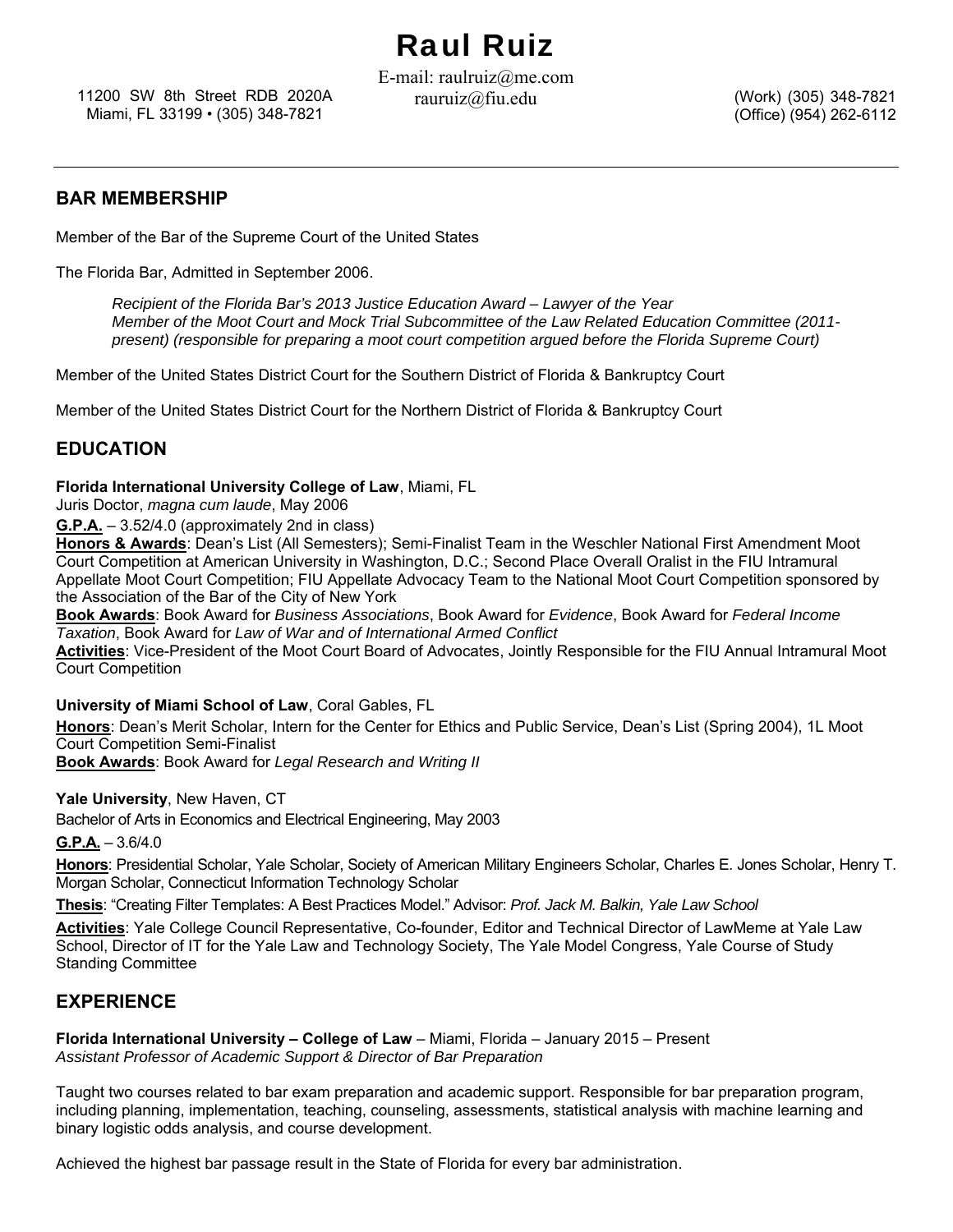Board Member – Section of Academic Support – Association of American Law Schools (January 2017 – Present)

**Nova Southeastern University – Shepard Broad Law Center** – Davie, Florida – May 2011 – January 2015 *Critical Skills Professor & Adjunct Professor* 

Taught various courses at the Shepard Broad Law Center, including Legal Drafting, Elements of Legal Analysis I & II, Evidence practice labs, Constitutional Law practice labs, and Advanced Legal Analysis.

Manage administrative duties of the Elements of Legal Analysis and Advanced Legal Analysis Courses. Responsible for statistical data that was required to be computed and reported to the American Bar Association for accreditation maintenance.

Administered the Florida Bar Auxiliary Program, a bar preparation assistance program that is the largest of its kind in the nation and offered to all of the law school's graduates, including alumni.

Serve on the Committee to Improve Bar Passage

**The Law Offices of Raul Ruiz, P.A.** – Miami, Florida – July 2009 – May 2011 *Attorney*

Operate a practice focusing on personal injury and criminal defense litigation. Represented plaintiffs in numerous personal injury claims, including pre-suit negotiation and litigation. Represent those accused of crimes at all stages of litigation, including pre-arrest, discovery, trial, and appeals.

**Florida International University College of Law** – Miami, Florida – August 2010 – June 2011 *Adjunct Professor of Law*

Taught an advanced course in legal research and writing to Florida International University College of Law Students. This course dealt with the preparation of contracts in the context of ongoing business transactions. Responsible for preparing and delivering lectures and grading assignments as well as general development of the legal skills and values program at the law school.

**Essen, Essen, Charnota, & Cohen, P.A.**, Aventura, FL April 2007 – July 2009 *Lead Trial Attorney – Broward County*

Litigated a multitude of Driving Under the Influence (DUI) cases, both at the felony and misdemeanor level. Conducted 6 jury trials as lead defense counsel with numerous victories. Attended and litigated before administrative officers at administrative hearings. Prepared for and took numerous depositions in preparation for trials and motion hearings. Drafted and argued numerous motions regarding lay and scientific evidence, constitutional issues, and statutory interpretation and application.

**Miami-Dade State Attorney's Office**, Miami, FL August 2006 – March 2007 *Assistant State Attorney*

Responsible for the prosecution of criminal offenses. Responsible for litigating numerous cases in the state's criminal justice system, including engaging in discovery and depositions, motion practice, and jury and non-jury trials.

**United States District Judge Kenneth A. Marra**, Ft. Lauderdale, FL. May 2004 – August 2004 *Intern Clerk* 

Prepared orders for Judge Kenneth A. Marra upon motions made by parties. Required significant amounts of legal research and application of various legal and procedural principles. Dealt primarily with orders pertaining to motions to dismiss and motions for summary judgment.

## **SKILLS AND INTERESTS**

Experienced Computer Programmer and Software Engineer, Westlaw, LexisNexis, FAA Licensed Pilot

# **LANGUAGES**